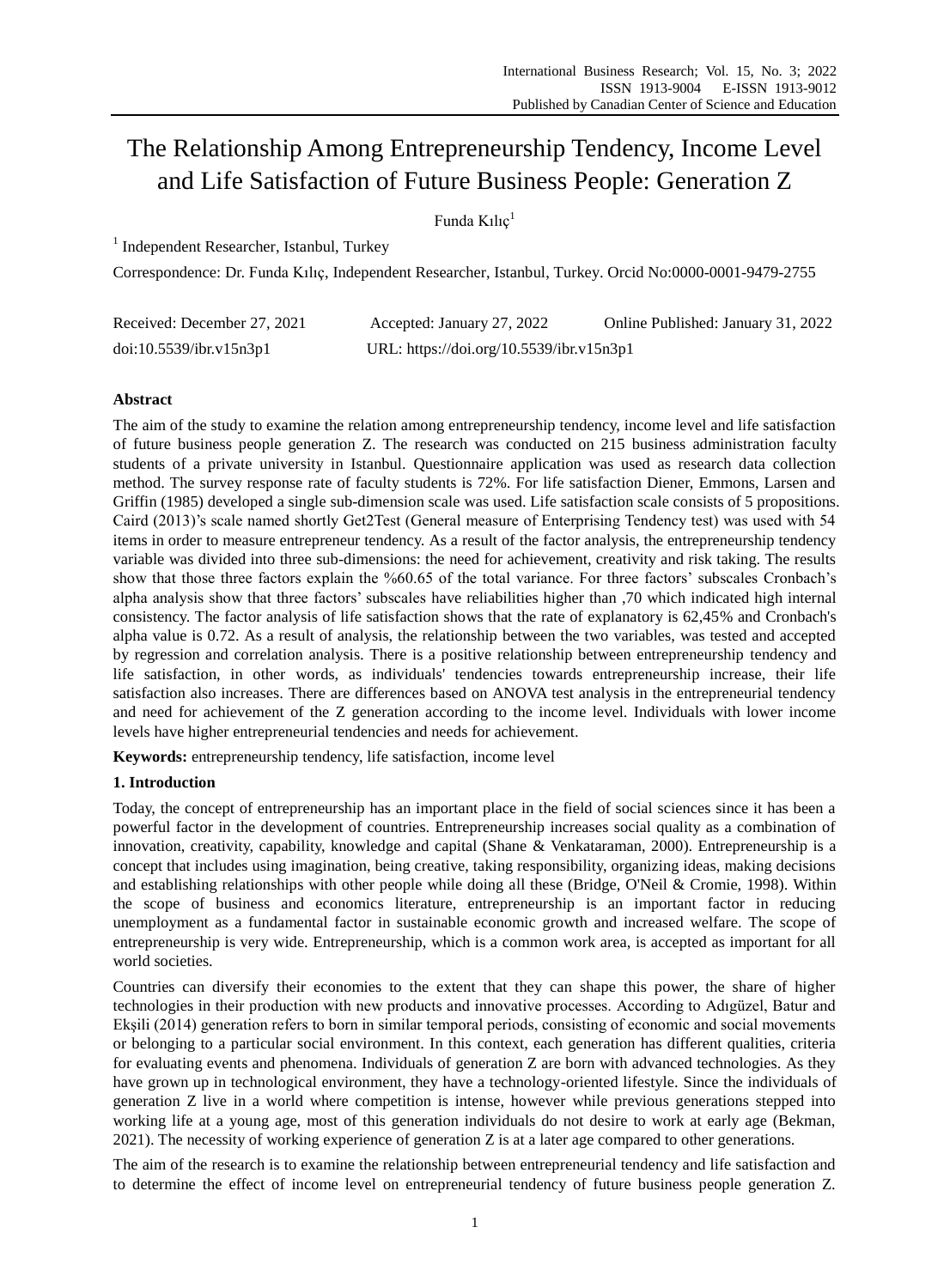Although there are many studies in the literature based on the personality types, well being, happiness with entrepreneurship tendency (Dockery, 2004; Örücü, Kılıç & Özer, 2007; Yılmaz & Günel; 2011) studies on life satisfaction and entrepreneurship tendencies are very limited, and this research will fill an important gap in the literature. In the literature part of the study, entrepreneurshp tendency and sub-dimensions, life satisfaction variables, those relations based on generation Z are defined. In methodology part, research sample, measurements and findings related to study is explained. In conclusion part, the analyzes based on the findings are discussed in terms of entrepreneurship literature. Research limitations and suggestions for future studies are included in this section.

#### **2. Literature Review**

#### *2.1 Entrepreneurship Tendency and Generation Z*

Entrepreneurship features include creativity, diligence, not being afraid of difficulties, tolerance to uncertainty (Ferrante, 2005; Karabulut, 2015), need for achievement, locus of control, tendency to take risks (Bakan, Eyitmiş, Büyükbeşe, Erşahan 2012; Bygrave, 1989), self-confidence. (Robinson, Stimpson, Huefner & Hunt, 1991), innovation (Bozkurt & Erdurur, 2013; Koh, 1996), the ability to seize and retain profitable opportunities (Littunen, 2000), to see changes as new and important opportunities, to attach importance to details and to try to realize the best (Lambing & Kuehl, 2000) can be displayed. Schumpeter (1993) introduced the concept of innovation to entrepreneurship and defined five situations for entrepreneurs: creating a new product or a different quality of an existing product, introducing a new production method, creating a new market, finding new sources of raw materials or obtaining semi-finished products, succeed in establishing a new organization in an industry setting. Drucker (1998) emphasized the concept of entrepreneurship to change as an opportunity and use it to gain competitive advantage. Shapero & Sokol (1982) argued that social variables and socio-cultural environment components affect entrepreneurship. According to their study, entrepreneurship consists of taking initiative, combining resources, management, autonomy and risk taking tendencies. In the study of Ulama (2016), the entrepreneurial tendency is defined as "the person's tendency to make an attempt'', it is the tendency of individuals to enter entrepreneurship before they engage in entrepreneurial activity. Entrepreneurial individuals have the knowledge and characteristics necessary to undertake an enterprise. seize the opportunities that come their way. Entrepreneurial characteristics of individuals their desires and desires to become an entrepreneur, to establish their own business, closely related to entrepreneurial trends.

According to Caird (2013)'s approach entrepreneur tendecy has five dimensions: risk taking, creative tendency, need for achievement, need for autonomy and internal locus of control. Donovan & Jessor (1985) define risk taking as a form of social deviation. Levenson & Gottman (1985) defines risk taking as all purposeful activities that cause novelty or danger, causing anxiety in most people. Creative tendency; people who desire to come up with new ideas, solve problems in new approach, are curious to learn (Caird, 2013). The need for achievement theory put forward by McClelland (1961) and argues that the need for success is a factor that affects entrepreneurial behavior. In this context, people with a high need for achievement motivation are more willing to succeed. This causes their entrepreneurship tendencies to be higher. Need for autonomy; basically want to have control of their own hands, they want to express their creativity in business environments (Cromie, 2000). Internal locus of control is based on social learning theory. Individuals showing an internal locus of control tend to take advantage of opportunities, believe in themselves, and feel in charge to achieve success (Caird, 2013).

Generation refers to born in similar temporal periods, consisting of economic and social movements or belonging to a particular social environment (Adıgüzel et al, 2014). In order to determine the differences among generations is not easy, in other words it is seen that it is not easy to underline the difference (Kırık & Köyüstü, 2018). According to Yüksekbilgili (2013) fundamentals that may affect business generations are generally divided into four groups. These are in order: traditional, baby boomers are generation X and generation Y. But especially in recent years, as a new generation named Generation Z is also on the agenda. Generation Z is refered to people who born in the 1990"s and raised in the 2000s (Levickaite, 2010). This period is affected by technological developments such as web, internet, smart phones, laptops, freely available networks and digital media (Nagy  $\&$  Sz & ely 2016). Generations Z is grown up with the digital environment (Prensky, 2001) and they are more likely to be entrepreneurial and tolerant than Generaiton Y. In addition they are more realistic in their life style and optimistic about the future. Tari (2011) describes Generation Z that they are sensitive to environmental issues such as climate change and sustainability. In addition they tend to work in business environment giving opportunities for learning and development and encourage their entrepreneurial skills. Technology is very dominant in their lives and prefers organizations that are flexible. They prefer to work for a leader with honesty and integrity. In 2000 and later, technology has advanced all over the World. Generation Z formed in this period is different from other generations. The main feature that distinguishes them is that they are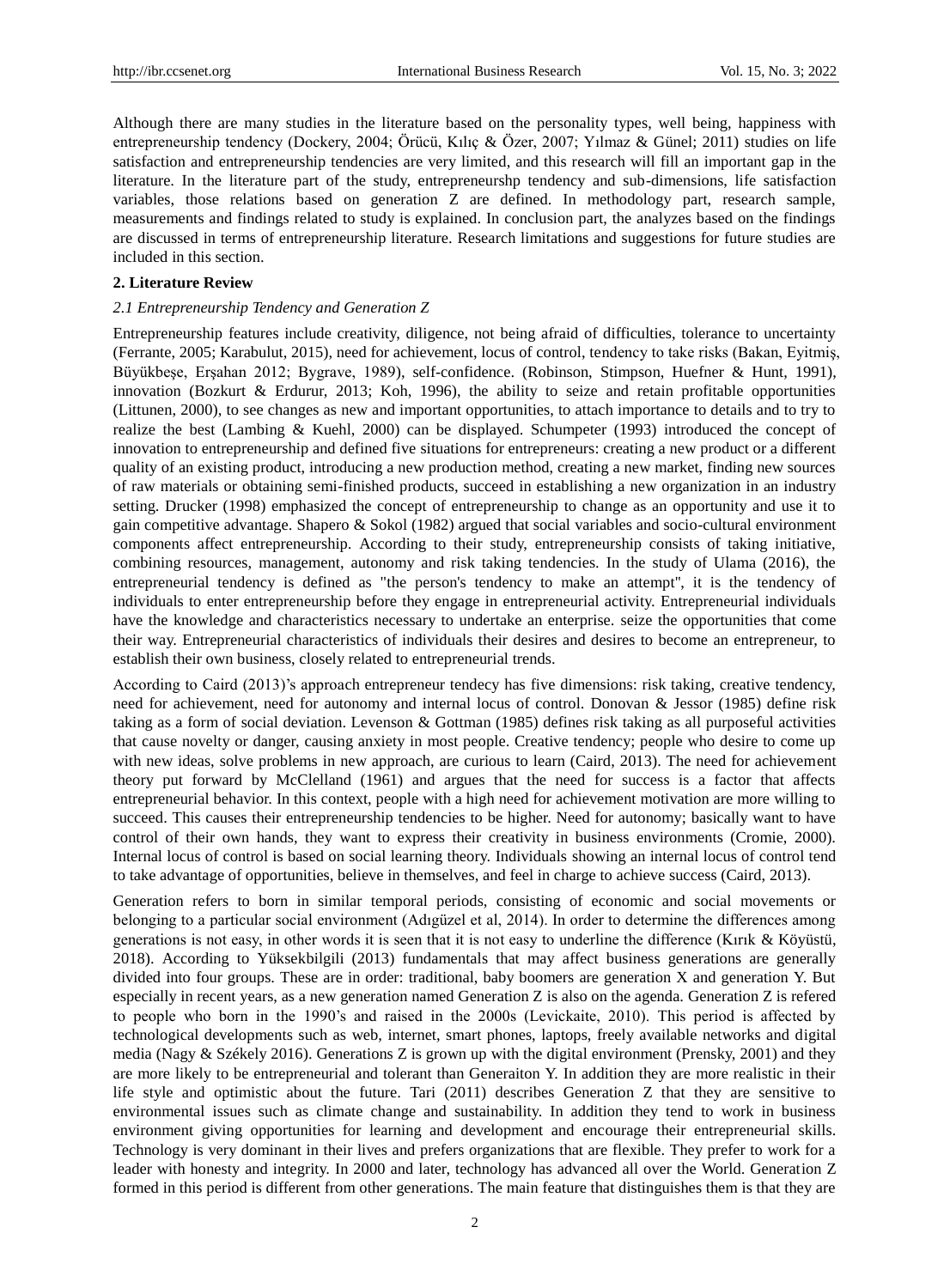very ambitious and also has materialistic ideas. Another difference of the Z generation from other generations is that they share information very quickly and to be able to receive, analyze and comment on the subject in a way that (Mishra, Sarkar & Singh, 2012).

#### *2.2 Entrepreneurship Tendency and Life Satisfaction*

Life satisfaction can be defined as a positive evaluation of the whole of life, not related to a specific field, and therefore, just being satisfied with one's job does not mean that he is satisfied with his life (Haybron, 2004). Job satisfaction can increase life satisfaction but does not replace it. The object of life satisfaction is all areas of life (Veenhoven, 1996b). The fact that the individual's positive evaluations of his life are higher than negative evaluations indicate that the quality of life is also higher (Myers & Diener, 1995). Life satisfaction is a subjective concept that varies from person to person therefore it is very difficult to define. In the study of Yetim (2003), individualist and collectivist states that the level of satisfaction from life differs according to cultures. Individualistic societies they are closely concerned with their own happiness. A study by Yılmaz & Altınok (2009), the life satisfaction of school principals with a high income level and a low income level higher than those expectations from life. Another study revealed a significant relationship between education level and life satisfaction, life satisfaction of employees who have a university degree compared to other employees was higher (Yenihan, Öner & Balcı, 2016). Life satisfaction of individuals can be affected by many factors. Some of these are daily happiness from life, meaning attributed to life, harmony in reaching goals, positive individual identity, physical well-being, economic, security and are social relations (Myers & Diener, 1995).

According to the research conducted by Yılmaz & Günel (2011) entrepreneurs have started their entrepreneurial activities due to social drastic factors such as unemployment, family tradition, need for independence, or lack of personal or financial security. Örücü, Kılıç & Yılmaz"s study (2007) shows that entrepreneurial tendencies of individuals are affected by family income while whether there is an entrepreneur in the family had no effect on entrepreneurial tendency. In addition, male students tend to be more entrepreneurial than female students. İbicioğlu, Özdaşlı & Alparslan (2009) examined the effect of family on entrepreneurship tendency, the age of the parents, gender and education level found to be effective in their children" choice. Eleren & Sadykova"s study (2016) showed that there is a positive and significant relationship between happiness and innovation, need for independence, creativity but they also found that there is a negative relationship between happiness and risk-taking. In the light of these explanations;

H1: There is a positive relationship between entrepreneurship tendency and life satisfaction.

When the literature on life satisfaction is examined, examples of the basic factors affecting the concept are freedom, democracy, being open-minded, being active, political stability, feeling in control of one's own life, being physically and mentally sound, being married, being in good relations with family and friends (Dockery, 2004; Özdevecioğlu & Aktas, 2007) can be given. Örücü at al (2007) obtained the following results in the study titled "The Effect of Familial Factors on Entrepreneurial Tendency of University Students": While it is seen that entrepreneurial tendencies of individuals are affected by family income; It has been concluded that upbringing and being an entrepreneur in the family have no effect on the entrepreneurial tendency of senior university students. In addition, it has been determined that male students tend to be more entrepreneurial than female students.

H2: There is a significant difference among income levels on the entrepreneurship tendency.

Life satisfaction is important for university students as well as for all age groups. Most of the students who will start university are different from their hometowns have the difficulties of adapting new situations, academic challenges and social networks, they are also faced with situations such as the need (Matheny, Curlette, Aysan, Herrington, Gfroerer, Thompson, & Hamarat, 2002). This situation requires students to get used to a new life and many causes significant changes in the life of the young person and mental problems (Özgür, Babacan & Durdu, 2010).

H3: There is a significant difference among income levels on the need for achievement.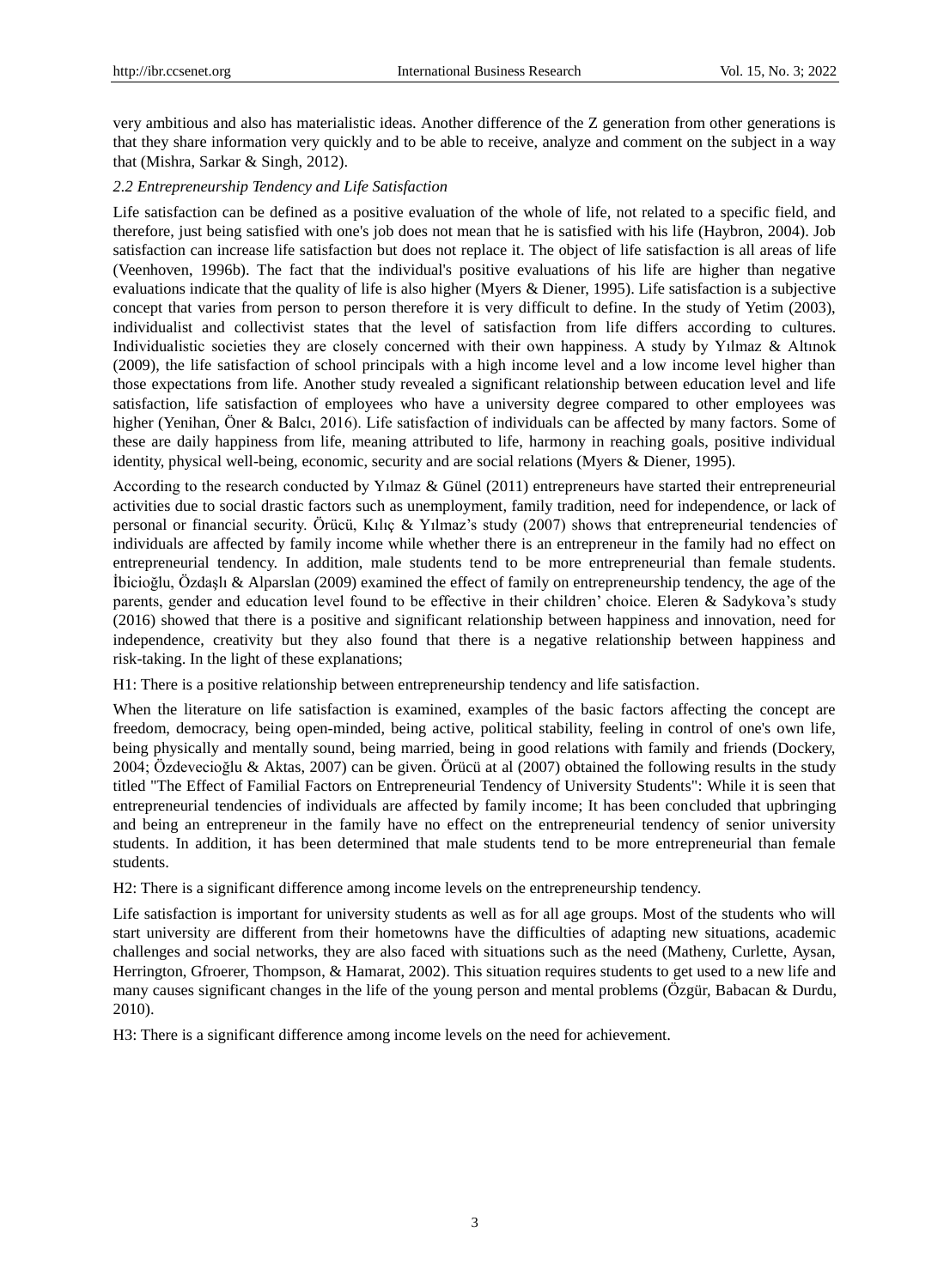

Figure 1. Research Model I



Figure 2. Research Model II

#### **3. Method**

#### *3.1 Participant Characteristics and Sample Size*

The research was conducted on 215 business administration faculty students of a private university in Istanbul. Universities in Turkey are divided into two types as state and foundation universities. State universities are the universities where students have education without paying any fee, while foundation universities are the universities where students pay a certain annual fee. Therefore, it can be assumed that the socio-economic levels of the students who prefer a private university without a scholarship are good, but it cannot be generalized. Because students who score high in the university entrance exam in Turkey can also choose private universities by gaining the right to a scholarship.

#### *3.2 Sampling Procedures*

Questionnaire application was used as research data collection method. The survey response rate of faculty students is 72% (215/300). A total of 300 questionnaires were sent to the students of the department of business administration, 215 of which were filled. According to the demographic data obtained for 215 people as a result of the questionnaire applied in the research, 45% of the sample consists of female students and 55% of male students. As seen in Table 1, 39% of the students are between the ages of 18-20, 35% are between the ages of 21-23, and 26% are between the ages of 24-25. In their monthly budgets, it is seen that approximately 45% of them are 1,000 TL or less. 47% of the sample is in the prep and first year grade in university.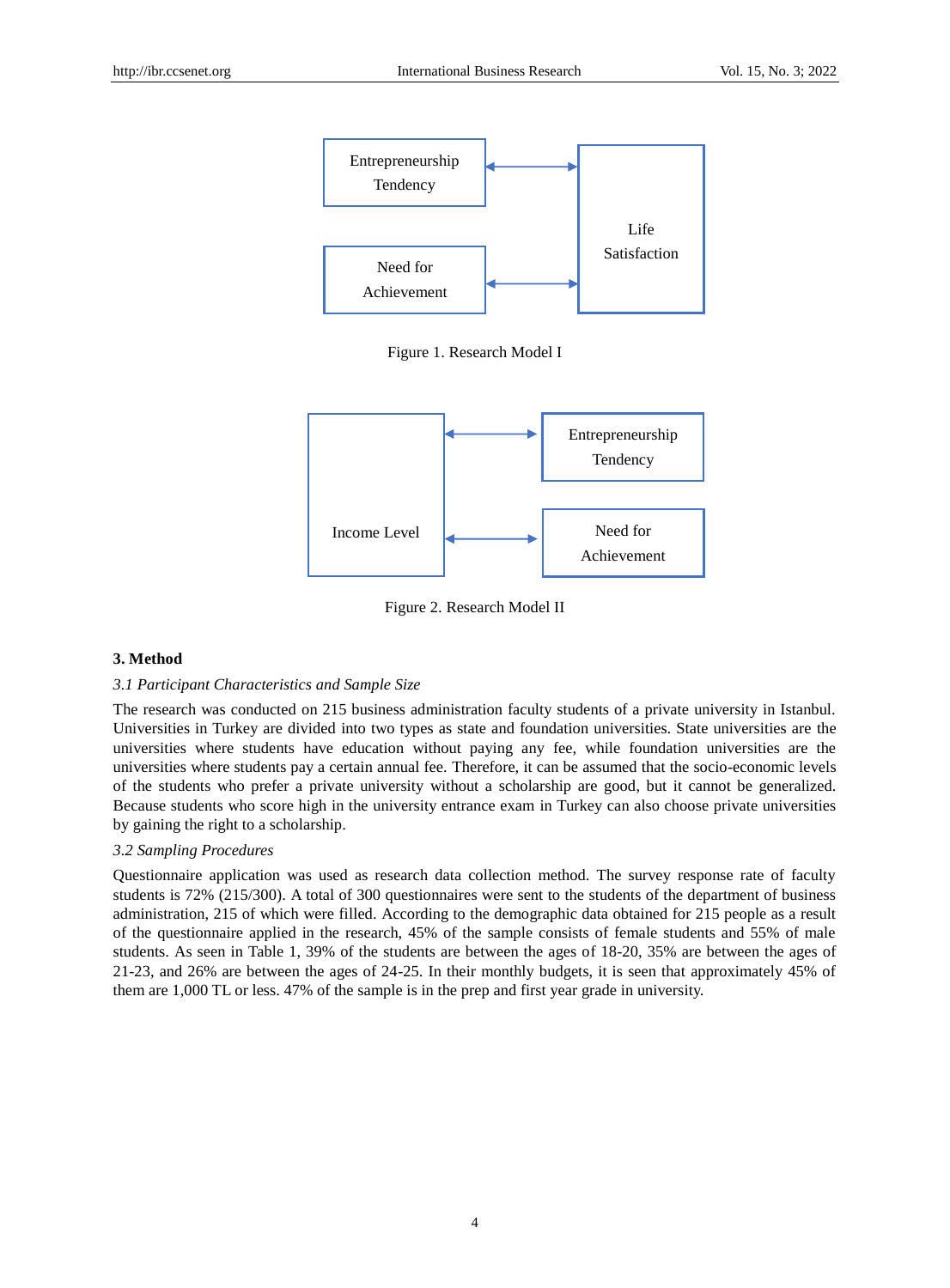| $N = 215$             |                | Frequency | $\%$ | Cumulative % |
|-----------------------|----------------|-----------|------|--------------|
| Gender                | Female         | 97        | 45   | 45           |
|                       | Male           | 118       | 55   | 100          |
| Age                   |                |           |      |              |
|                       | 18-20          | 84        | 39   | 64           |
|                       | $21 - 23$      | 75        | 35   | 74           |
|                       | 24-25          | 56        | 26   | 100          |
| <b>Monthly Budget</b> |                |           |      |              |
|                       | $0-1000$ TL    | 96        | 44,5 | 44,5         |
|                       | 1001-2000 TL   | 67        | 31,3 | 75,8         |
|                       | 2001-3000 TL   | 27        | 12,5 | 88,3         |
|                       | 3001-4000 TL   | 14        | 6,3  | 94,6         |
|                       | $4001 - +$     | 6         | 2,7  | 97,3         |
|                       | $5001$ TL $-+$ | 6         | 2,7  | 100          |
| Class                 |                |           |      |              |
|                       | Prep           | 26        | 12   | 1,1          |
|                       | 1. Grade       | 75        | 35   | 36,1         |
|                       | 2. Grade       | 54        | 25   | 61,1         |
|                       | 3. Grade       | 43        | 20   | 81,1         |
|                       | 4. Grade       | 41        | 19   | 100          |
|                       |                |           |      |              |

#### Table 1. Descriptives Statistics

#### *3.3 Instruments*

For life satisfaction, Diener, Emmons, Larsen and Griffin (1985) developed a single sub-dimension scale was used. Life satisfaction scale consists of 5 propositions. Propositions such as "I got the important things I wanted in life so far", "I am satisfied with my life", "I have a life close to my ideals", "My living conditions are perfect", "If I were born again, I wouldn"t change almost anything in my life" are among the propositions expressed on the life satisfaction scale. Caird"s (2013) scale named shortly Get2Test (General measure of Enterprising Tendency test) was used with 54 items in order to measure entrepreneurship tendency. It has five dimensions: risk taking, creative tendency, need for achievement, need for autonomy and internal locus of control. Propositions such as "I would not mind routine unchallenging work if the pay and pension prospects were good", "I like to test boundaries and get into areas where few have worked before", "I find it difficult to switch off from work completely", "Sometimes people find my ideas unusual", "I would prefer to have a moderate income in a secure job rather than a high income in a job that depended on my performance", "Many of the bad times that people experience are due to bad luck", If I wanted to achieve something and the chances of success were 50/50", "I would take the risk", "I try to accept that things happen to me in life for a reason", "You are not likely to be successful unless you are in the right place at the right time", "For me, getting what I want is a just reward for my efforts" are among the propositions.

#### **4. Results**

As a result of the factor analysis, the entrepreneurship tendency variable was divided into three sub-dimensions: the need for achievement, creativity and risk taking. The KMO (Kaiser-Meyer-Olkin) measure of sampling adequacy was larger than ,50, and Barlett test value was significant for this analysis, showing that it statistically appropriate to rely on the results of the factor analysis. The results show that those three factors explain the %60.65 of the total variance as in Table 2. For three factors" subscales Cronbach"s alpha coefficients were found in order to test internal reliabilities. The analysis show that three factors' subscales have reliabilities higher than ,70 which indicated high internal consistency.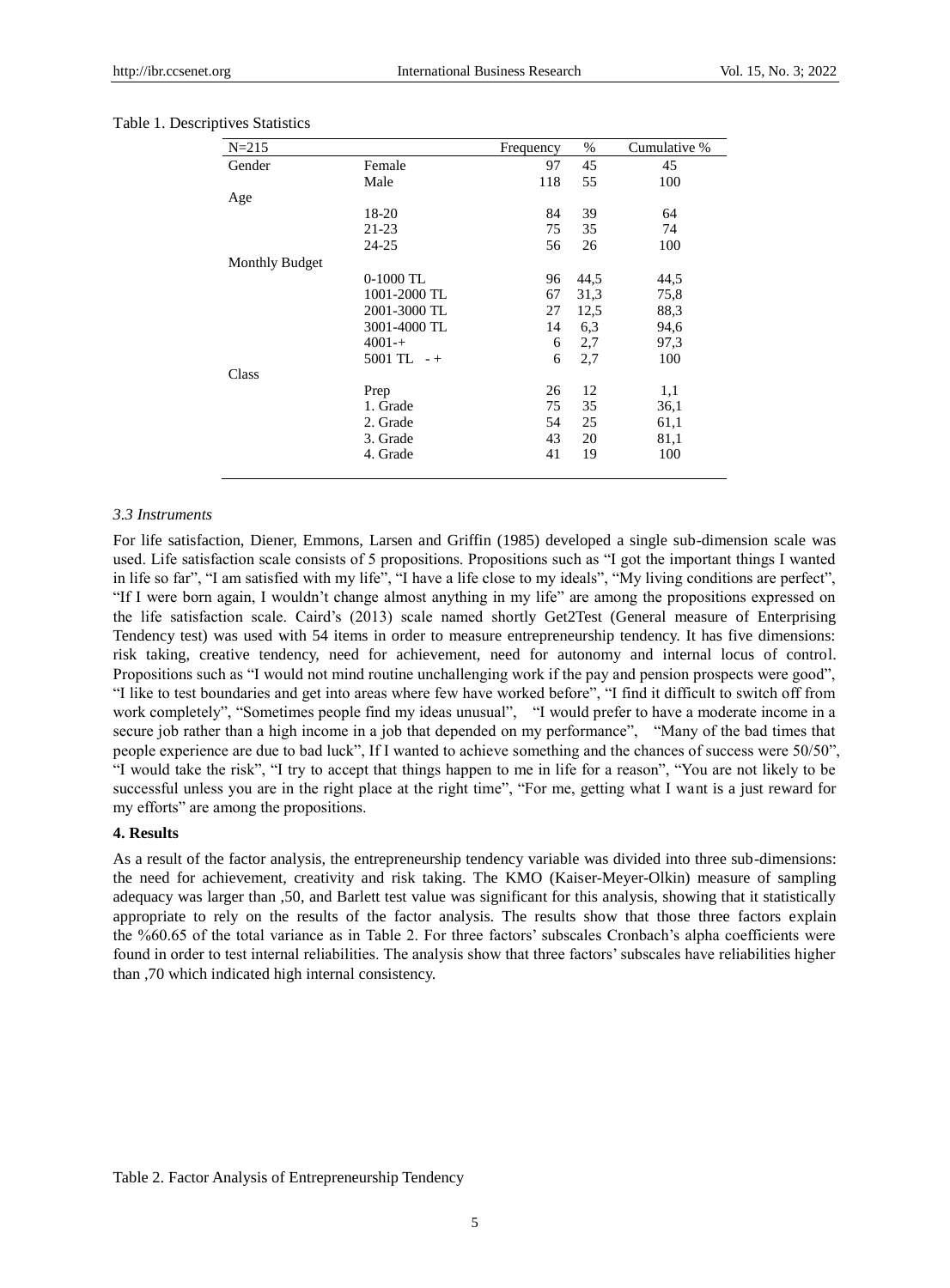| Factor               | Items                                                    | Factor L. | Explained<br>Variance % | Cronbach Alpha |
|----------------------|----------------------------------------------------------|-----------|-------------------------|----------------|
|                      | 2.I like to test boundaries and get into areas where     |           |                         |                |
| Risk taking          | few have worked before                                   | ,77       | 26,27                   | 0,78           |
|                      | 10. I like challenges that stretch my abilities and get  |           |                         |                |
|                      | bored with things I can do                               |           |                         |                |
|                      | quite easily                                             | ,71       |                         |                |
|                      | 18. If I wanted to achieve something and the chances     |           |                         |                |
|                      | of success were 50/50 I                                  |           |                         |                |
|                      | would take the risk                                      | ,69       |                         |                |
|                      | 26. Other people think that I'm always making            |           |                         |                |
|                      | changes and trying out new ideas                         |           |                         |                |
|                      |                                                          | ,68       |                         |                |
|                      | 44.I like to spend time with people who have             |           |                         |                |
|                      | different ways of thinking                               | .65       |                         |                |
|                      | 54.I like to start interesting projects even if there is |           |                         |                |
|                      | no guaranteed payback for                                |           |                         |                |
|                      | the money or time I have to put in                       | .64       |                         |                |
|                      | 50. Sometimes I have so many ideas that I feel           |           |                         |                |
| Creativity           | pressurised.                                             | ,72       | 21,59                   | 0.75           |
|                      | 8. Sometimes people find my ideas unusual                | ,72       |                         |                |
|                      | 14. Sometimes I think about information almost           |           |                         |                |
|                      | obsessively until I come up with                         |           |                         |                |
|                      | new ideas and solutions.                                 | ,71       |                         |                |
|                      | 26. Other people think that I'm always making            |           |                         |                |
|                      | changes and trying out new ideas.                        | ,70       |                         |                |
|                      | 44.I like to spend time with people who have             |           |                         |                |
|                      | different ways of thinking                               | .66       |                         |                |
|                      | 52.I get what I want from life because I work hard to    |           |                         |                |
| Need for achievement | make it happen                                           | ,77       | 12,79                   | 0,72           |
|                      | 34. Being successful is a result of working hard, luck   |           |                         |                |
|                      | has little to do with it                                 |           |                         |                |
|                      | 40. For me, getting what I want is a just reward for     | ,72       |                         |                |
|                      |                                                          |           |                         |                |
|                      | my efforts                                               | ,72       |                         |                |
|                      | 10.I like challenges that stretch my abilities and get   |           |                         |                |
|                      | bored with things I can do                               |           |                         |                |
|                      | quite easily                                             | ,71       |                         |                |
|                      | 46.I get up early, stay late or skip meals if I have a   |           |                         |                |
|                      | deadline for some work that                              |           |                         |                |
|                      | needs to be done                                         | ,65       |                         |                |
|                      | 37.I would rather work on a task as part of a team       |           |                         |                |
|                      | rather than take responsibility                          |           |                         |                |
|                      | for it myself                                            | ,62       |                         |                |
|                      |                                                          |           | Total: 60,65            |                |
| Kaiser-Meyer-Olkin   | .94                                                      |           |                         |                |
| Barlett's Test of    | Approx. Chi-Square                                       | 7.010     |                         |                |
| Sphericity           | df                                                       | 343       |                         |                |
|                      | Sig.                                                     | .000      |                         |                |
| N: 215               |                                                          |           |                         |                |

The factor analysis of life satisfaction shows that the rate of explanatory is 62,45% and conbach's alpha value is 0.72 and factor explains the %62.45 of the total variance as in Table 3. For life satisfaction factor subscales Cronbach"s alpha coefficients were found in order to test internal reliabilities.

Table 3. Factor Analysis of Life Satisfaction

| Factor<br>. | Items | Factor<br>------ | explained | . ror<br>nbach |
|-------------|-------|------------------|-----------|----------------|
|             |       |                  |           |                |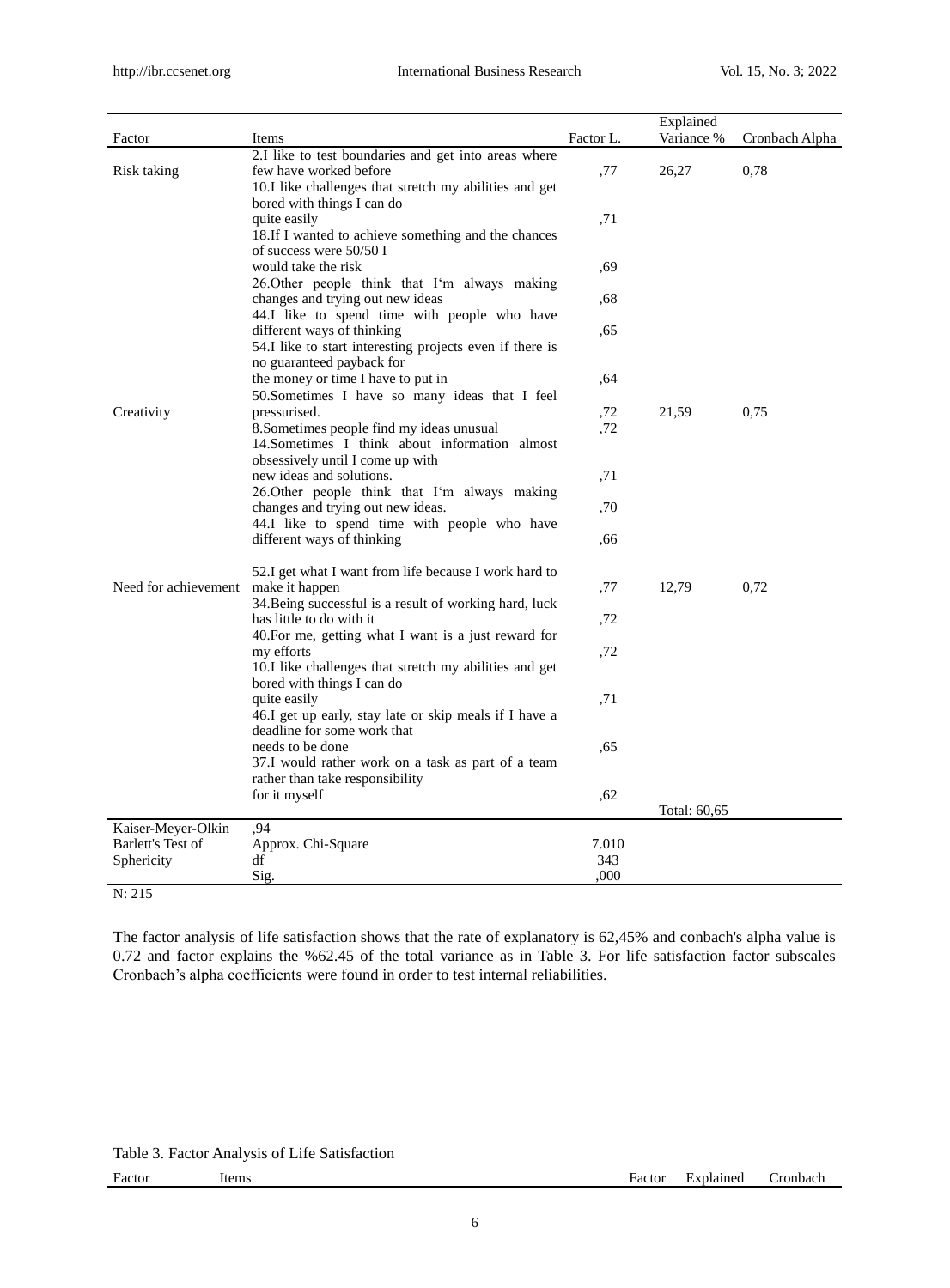|                   |                                                                        |       | Variance %   | Alpha |
|-------------------|------------------------------------------------------------------------|-------|--------------|-------|
|                   | Life Satisfaction 55.I have a life close to my ideals                  | .76   | 54.21        | ,72   |
|                   | 56. My living conditions are perfect                                   | .72   |              |       |
|                   | 57.I am satisfied with my life                                         | ,70   |              |       |
|                   | 58.I got the important things I wanted in life so far                  | ,67   |              |       |
|                   | 59. If I were born again, I wouldn't change almost anything in my life | .65   |              |       |
|                   |                                                                        |       | Total: 62,45 |       |
| KMO               | 0.78                                                                   |       |              |       |
| Barlett's Test of | Approx. Chi-Square                                                     | 3.747 |              |       |
| Sphericity        | df                                                                     | 55    |              |       |
|                   | Sig.                                                                   | ,000  |              |       |

#### N: 215

According to correlation analysis, there is positive relation between entrepreneurship tendency and life satisfaction which was approved H1 in Table 4. When we figured out the sub-dimensions of entrepreneurship tendency it is obviously seen that there is positive relation between life satisfaction and risk taking and need for achievement. According to result of regression analyses entrepreneurship tendency significantly affect life satisfaction. The analysis indicated that entrepreneurship tendency was accounted for 18% of the amount of the variation in the dependent variable of life satisfaction as in Table 6.

#### Table 4. Correlation Analysis

| Variables                                                  | Mean SD   |      | Entrepreneurship Tendency |  |  |  |
|------------------------------------------------------------|-----------|------|---------------------------|--|--|--|
| Entrepreneurship Tendency 3,34                             |           | 0.61 |                           |  |  |  |
| Life Satisfaction                                          | 3.21 0.59 |      | $.54**$                   |  |  |  |
| N: 215                                                     |           |      |                           |  |  |  |
| ** Correlation is significant at the 0.01 level (2-tailed) |           |      |                           |  |  |  |

#### Table 5. Correlation Analysis of the Variables of Sub-dimensions

|                                  |                                                            |           | Risk     |                          | Need for    | Entrepreneurship | Life         |  |
|----------------------------------|------------------------------------------------------------|-----------|----------|--------------------------|-------------|------------------|--------------|--|
| Variables                        | Mean                                                       | <b>SD</b> | Taking   | Creativity               | Achievement | Tendency         | Satisfaction |  |
| <b>Risk Taking</b>               | 3,51                                                       | 0.59      |          |                          |             |                  |              |  |
| Creativity                       | 3,45                                                       | 0.72      | .44**    |                          |             |                  |              |  |
| Need for Achievement             | 3.37                                                       | 0.74      | $.28**$  |                          |             |                  |              |  |
| <b>Entrepreneurship Tendency</b> | 3,34                                                       | 0.48      | $0.66**$ | $.65**$                  | $0.66**$    |                  |              |  |
| Life Satisfaction                | 3,21                                                       | 0.74      | $.17**$  | $\overline{\phantom{0}}$ | $.22**$     | $.54**$          |              |  |
| N: 215                           |                                                            |           |          |                          |             |                  |              |  |
|                                  | ** Correlation is significant at the 0.01 level (2-tailed) |           |          |                          |             |                  |              |  |

Table 6. Regression Analysis

| Dependent Variable           | Life Satisfaction         |                   |  |
|------------------------------|---------------------------|-------------------|--|
| <b>Independent Variables</b> | Entrepreneurship Tendency |                   |  |
| Adjested $R2: 18$            | F Test: 16,839            | 00, Significance: |  |
| Variables in equation        | <b>B</b> eta              |                   |  |
| Entrepreneurship Tendency    | 0.316<br>4.1              |                   |  |

One-way ANOVA test was conducted whether there were any differences in terms of monthly budget. At the first step, homogeneity of the groups was tested with Levene test. According to Levene test result we accepted the groups are not equal  $(P= 0.65 > 0.05)$  and ANOVA may be conducted. For understanding which groups of the participants show difference, Sheffe and Tukey"s tests were accomplished. Because of groups are not equal, Sheffe test results were preferred. According to Sheffe test results it was found that there is a difference on their income level. For understanding the amount of this difference, Descriptive Table was checked. According to Table 7. mean of the 0-1.000 TL was 3,5199, mean of the 1001-2000 TL was 3,4657. It can be said that need for achievement (3,5199) and entrepreneurship tendency (3,503) in Table 8. level based on lowest monthly budget is at the highest level when compared with the other levels.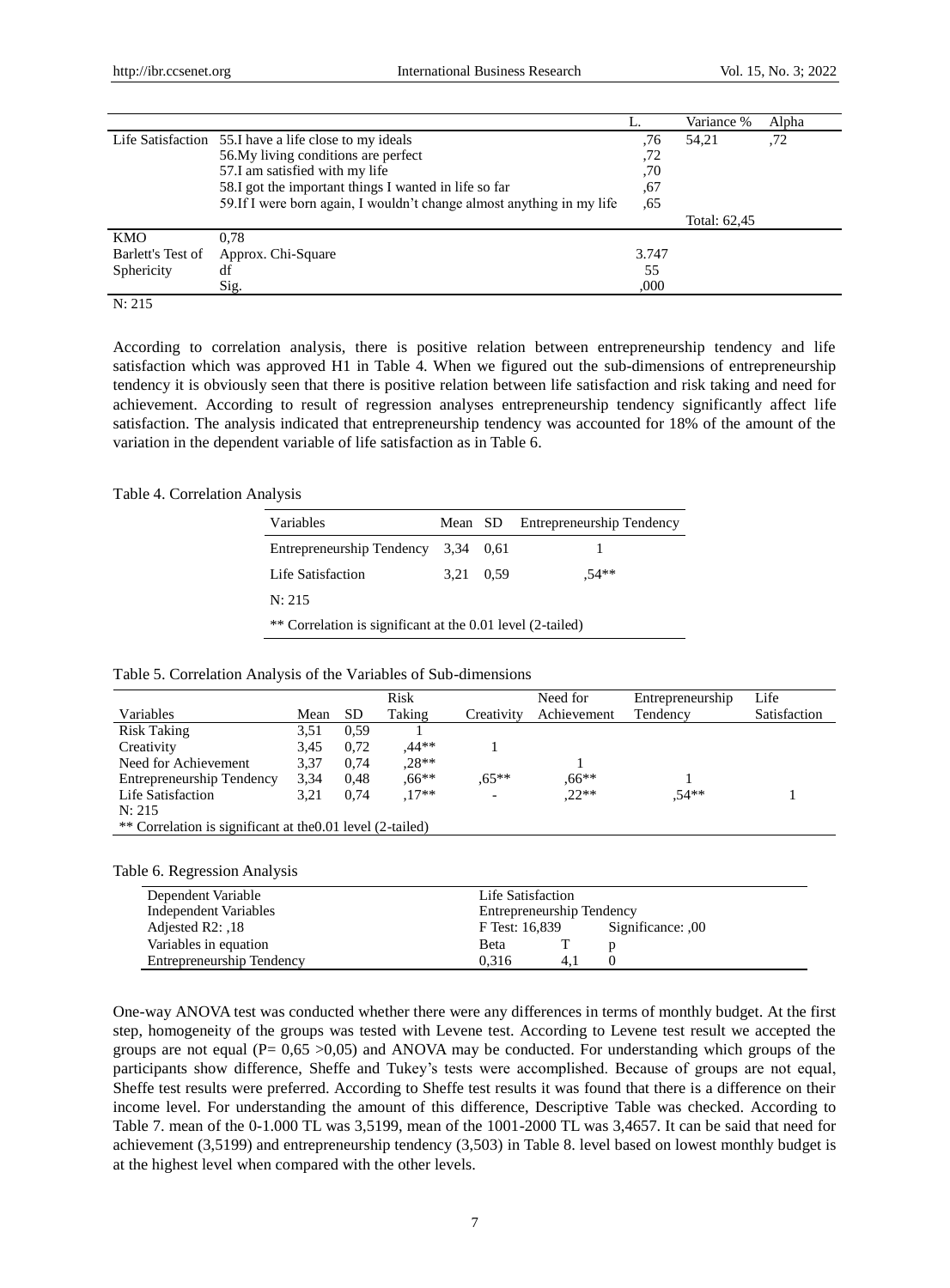|                      |               | N                 | Mean                   | F test     | p    |
|----------------------|---------------|-------------------|------------------------|------------|------|
| Need for Achievement | 0-1000 TL     | 96                | 3,5199                 | 5,177      | ,000 |
|                      | 1001-2000 TL  | 67                | 3,4657                 |            |      |
|                      | 2001-3000 TL  | 27                | 3,3535                 |            |      |
|                      | 3001-4000 TL  | 14                | 3,1325                 |            |      |
|                      | 4001 TL ve +  | 12                | 3,3134                 |            |      |
|                      |               |                   |                        |            |      |
|                      |               |                   | Mean Difference        | Std. Error | p    |
| Scheffe Test         | $0-1000$ TL   | 1001-2000 TL      | $-0.048$               | 0,049      | ,002 |
|                      |               | 2001-3000 TL      | $-0.017$               | 0,068      | ,000 |
|                      |               | 3001-4000 TL      | ,33929*                | 0.090      | ,000 |
|                      |               | 4001 TL ve iizeri | 0,158                  | 0,096      | ,000 |
|                      | 1001-2000 TL  | $0-1000$ TL       | 0,048                  | 0,049      | ,002 |
|                      |               | 2001-3000 TL      | 0,031                  | 0,071      | ,000 |
|                      |               | 3001-4000 TL      | ,38738*                | 0,092      | ,000 |
|                      |               | 4001 TL ve üzeri  | 0,206                  | 0,098      | ,000 |
|                      | 2001-3000 TL  | $0-1000$ TL       | 0,017                  | 0,068      | ,000 |
|                      |               | 1001-2000 TL      | $-0.031$               | 0,071      | ,000 |
|                      |               | 3001-4000 TL      | ,35670 $*$             | 0,103      | ,000 |
|                      |               | 4001 TL ve üzeri  | 0,176                  | 0,109      | ,000 |
|                      | 3001-4000 TL  | $0-1000$ TL       | $-33929$ <sup>*</sup>  | 0,090      | ,000 |
|                      |               | 1001-2000 TL      | $-.38738$ <sup>*</sup> | 0,092      | ,000 |
|                      |               | 2001-3000 TL      | $-.35670$              | 0,103      | ,000 |
|                      |               | 4001 TL ve üzeri  | $-0,181$               | 0,124      | ,000 |
|                      | $4001$ TL - + | $0-1000$ TL       | $-0.158$               | 0,096      | ,000 |
|                      |               | 1001-2000 TL      | $-0,206$               | 0,098      | ,000 |
|                      |               | 2001-3000 TL      | $-0,176$               | 0,109      | ,000 |
|                      |               | 3001-4000 TL      | 0,181                  | 0,124      | ,000 |

# Table 7. ANOVA Test of Need for Achievement and Income Level

Table 8. ANOVA Test of Entrepreneurship Tendency and Income Level

|                                  |                | N                | Mean                   | F test     | p    |
|----------------------------------|----------------|------------------|------------------------|------------|------|
| <b>Entrepreneurship Tendency</b> | $0-1000$ TL    | 96               | 3,503                  | 3,437      | ,000 |
|                                  | 1001-2000 TL   | 67               | 3,493                  |            |      |
|                                  | 2001-3000 TL   | 27               | 3,498                  |            |      |
|                                  | 3001-4000 TL   | 14               | 3,292                  |            |      |
|                                  | 4001 TL ve $+$ | 12               | 3,500                  |            |      |
|                                  |                |                  | Mean Difference        | Std. Error | p    |
| <b>Scheffe Test</b>              | 0-1000 TL      | 1001-2000 TL     | 0,010                  | 0,032      | ,000 |
|                                  |                | 2001-3000 TL     | 0,005                  | 0,044      | ,000 |
|                                  |                | 3001-4000 TL     | ,21119 $^*$            | 0,058      | ,000 |
|                                  |                | 4001 TL ve üzeri | 0,003                  | 0,062      | ,000 |
|                                  | 1001-2000 TL   | $0-1000$ TL      | $-0.010$               | 0,032      | ,002 |
|                                  |                | 2001-3000 TL     | $-0.005$               | 0,046      | ,000 |
|                                  |                | 3001-4000 TL     | $,20114$ <sup>*</sup>  | 0,059      | ,000 |
|                                  |                | 4001 TL ve üzeri | $-0,007$               | 0,063      | ,000 |
|                                  | 2001-3000 TL   | $0-1000$ TL      | $-0,005$               | 0,044      | ,000 |
|                                  |                | 1001-2000 TL     | 0,005                  | 0,046      | ,000 |
|                                  |                | 3001-4000 TL     | $,20633*$              | 0,067      | ,000 |
|                                  |                | 4001 TL ve üzeri | $-0,002$               | 0,070      | ,000 |
|                                  | 3001-4000 TL   | $0-1000$ TL      | $-.21119"$             | 0,058      | ,000 |
|                                  |                | 1001-2000 TL     | $-.20114$ <sup>*</sup> | 0,059      | ,000 |
|                                  |                | 2001-3000 TL     | $-.20633*$             | 0,067      | ,000 |
|                                  |                | 4001 TL ve üzeri | $-0,208$               | 0,080      | ,000 |
|                                  | $4001$ TL - +  | $0-1000$ TL      | $-0,003$               | 0,062      | ,000 |
|                                  |                | 1001-2000 TL     | 0,007                  | 0,063      | ,000 |
|                                  |                | 2001-3000 TL     | 0,002                  | 0,070      | ,000 |
|                                  |                | 3001-4000 TL     | 0,208                  | 0,080      | ,000 |

Table 9. Results for Hypothesis

H1: There is a positive relationship between entrepreneurship tendency and life satisfaction Accepted H2: There is a significant difference among income levels on the entrepreneurial tendency Accepted H2: There is a significant difference among income levels on the entrepreneurial tendency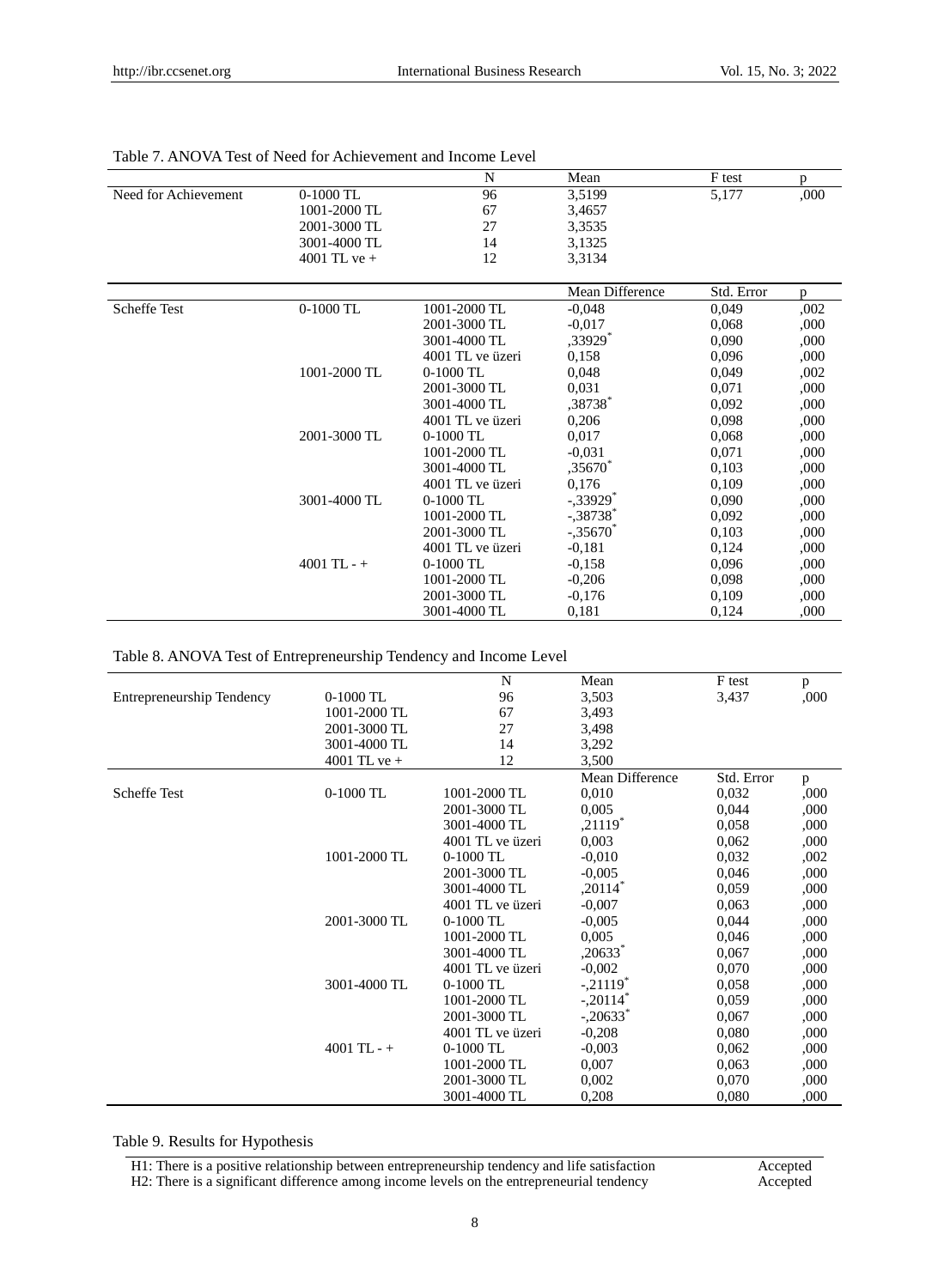H3: There is a significant difference among income levels on the entrepreneurial tendency. Accepted \* P is significant at the 0.01 level (2-tailed)

#### **5. Conclusion**

The aim of the research is to examine the relationship between entrepreneurial tendency and life satisfaction and to determine the effect of income level on entrepreneurial tendency of future business people generation Z. Therefore this study was conducted in business administration students in university so as to understand those variables relations. While entrepreneurship literature has divided entreprenesurhip tendency five sub-dimensions; risk taking, creative tendency, need for achievement, need for autonomy and internal locus of control (Caird, 2013), in this study this variable has divided three sub-dimensions; risk taking, creativity and need for achivement. Need for autonomy and internal locus of control were eliminated due to their insufficient level of factor explanation. The relationship between the two variables, which was our first hypothesis, was tested and accepted by regression and correlation analysis. There is a positive relationship between entrepreneurship and life satisfaction, in other words, as individuals' tendencies towards entrepreneurship increase, their life satisfaction also increases. Generation Z has easy access to information, can deal with many different jobs at the same time, and it can be stated that there is a generation that can use communication tools effectively. This generation can access the opportunities quickly and use them effectively (Sarıbaş, Kömürcü, & Güler, 2016). Generation Z is at the very center of the internet. They are more likely to expert in using technology than other generations. But especially their daily work can perform many tasks simultaneously in an easy way (Golovinski, 2011). This makes Generation Z different from other generations takes a step forward. On the other hand, according to BNP Paribas research [\(https://group.bnpparibas/en/news/banking-generation\)](https://group.bnpparibas/en/news/banking-generation) which was conducted in 3200 students aged 15-20, when talking about companies and working life, the French teenager says "very difficult", "very complicated" and it was observed that they used the words "boring", "brutal". A place where everything is rapidly getting old and renewed since they grew up in the world, they think that knowledge will get old quickly, they should constantly update their knowledge and themselves and are not attracted to the idea of working for the same company for years.

Our second and third hypotheses in our research are that the entrepreneurial tendency and nned for achievement of the Z generation will change on the basis of income level, and our analyzes have confirmed these hypotheses. There are differences in the entrepreneurial tendency and need for achievement of the Z generation according to the income level. Individuals with lower income levels have higher entrepreneurial tendencies and needs for achievement. In a study conducted by Cetin & Karalar (2016), the work life of X, Y and Z generation individuals thoughts and personal characteristics were compared and differences were determined; Generation Z has emerged as more realistic, creative and collaborative than other generations. The first expectations of the Z generation from business life are the opportunity for advancement and wages Schawbel (2014) is one of the important studies in this field, according to his research, the three things that will motivate the Z generation most in business life; progress opportunities, earning more money and meaningful work. In the other research, Tolstykh, Gamidullaeva, Shmeleva, Woźniak & Wozniak (2016) stated that the Z generation individuals from the business life their expectations; effective work-life balance, pay and benefits, advancement opportunities, and institution listed as being able to have a say in business preference. In the same study, the factors that motivate the Z generation are determined as career opportunities and wages, mutual aid, respect and motivating work environment are among the sub-factors. With job diversity, monetary rewards, a sense of contributing to meaningful work motivation that determines job satisfaction of Generation Z (Kirchmayer & Fratričová, 2020). In the research conducted by Pehlivan, Kılıçsal & Kızıldağ (2019), when the questions that Generation Z want to get information about in the job interview are asked, the wage is in the first place, while the promotion and career opportunities are in the second place. Besides all, whether the business will provide opportunities for them to develop themselves, they want to know whether they have working conditions based on freedom (Behrens, Muller, Whittington, Mark, Baram, Stachenfeld & Kurth-Nelson, 2018) is another crucial issue for Generation Z. Therefore our results are consistent with literature that shows income level differs in terms of tendency to be entrepreneur and need for achievement. Our research results show that as the income level decreases, the tendency of individuals to entrepreneurship increases and similarly, their need for success increases.

Today, the changes that occur in every field are social, legal, cultural, educational and technology affects our lives. These developments also affect the social structure, by influencing the expectations, beliefs and value judgments of the people who make up the society cause changes. Generational differences today is felt more than ever. Therefore, it is getting harder and harder to create the conditions according to these differences in the business environment. Generation Z, like other generations, not only builds their careers in corporate companies,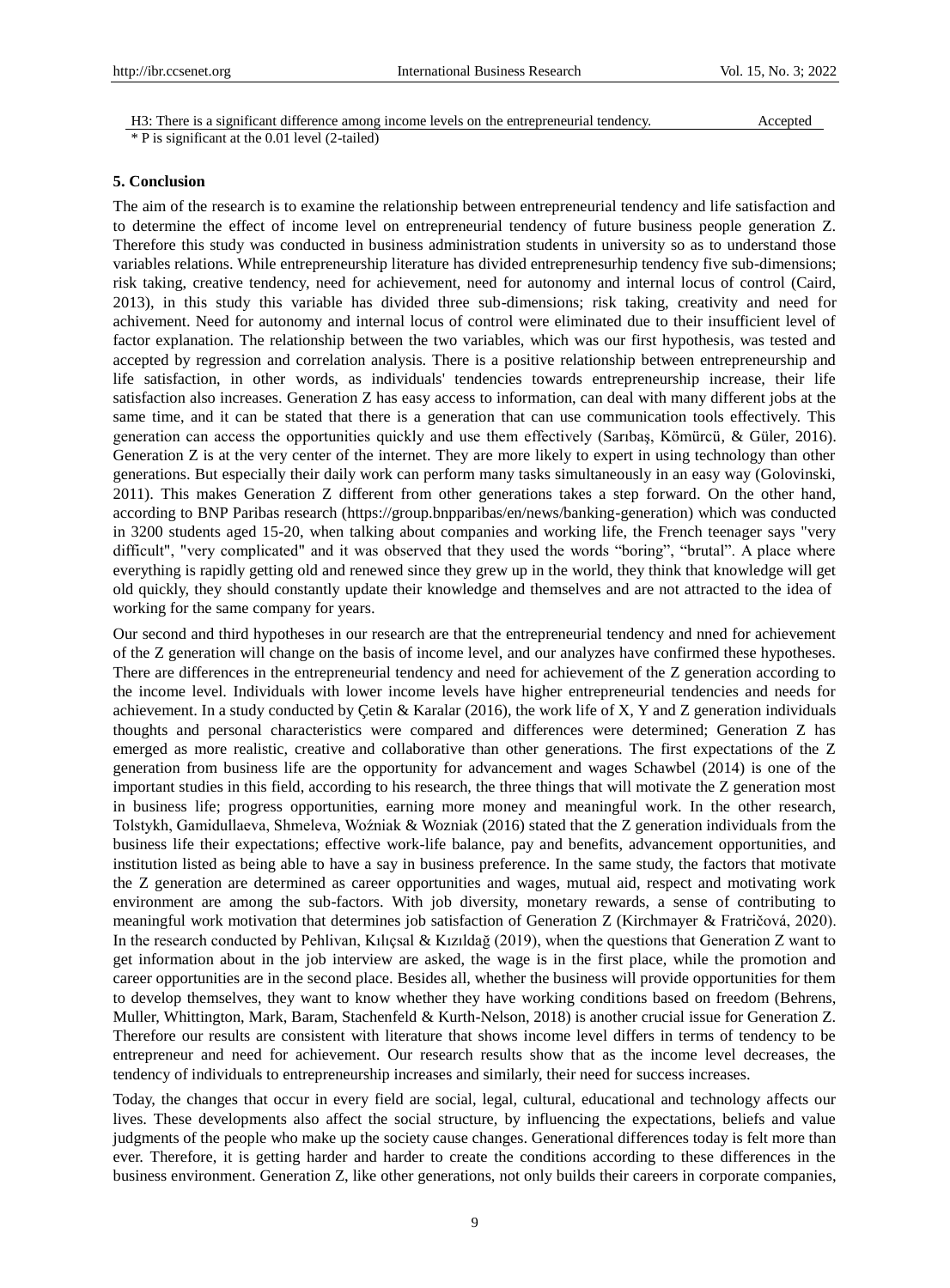but also reveals their entrepreneurial preference to a great extent. On the other hand, for the Z generation, the variables of happiness, feeling good, satisfaction with life are important compared to other generations. This research will help to understand the Z generation, who is seen as the business people of the future, through the variables of entrepreneurship tendency and life satisfaction.

The research has certain limitations due to pandemic conditions. Stronger results can be obtained if the survey application, which is used as a data collection method in the research, is supported by the qualitative research method in future studies. Another limitation is that the sample is at a single university and the university is a private university. In future studies, it is recommended to diversify the sample with different departments of different universities. Universities in Turkey are divided into private and state, and although they are subject to the same regulations, the student profile they receive varies according to the university admissions conditions. This is an critical issue for studies that will examine variables based in income level of students for future studies.

#### **References**

- Adıgüzel, O., Batur, H. Z., & Ekşili, N. (2014). Kuşakların değişen yüzü ve Y kuşağı ile ortaya çıkan yeni çalışma tarzı: mobil yakalılar. *Süleyman Demirel Üniversitesi Sosyal Bilimler Enstitüsü Dergisi 19*, 165-182.
- Bakan, İ., Eyitmiş, A. M., Büyükbeşe, T., & Erşahan, B. (2012). Kahramanmaraş"ta girişimcilik ve yenilikçilik: profesyonel meslek gruplarında bir alan çalışması. *II. Bölgesel Sorunlar ve Türkiye Sempozyumu*, 260-267.
- Behrens, T. E., Muller, T. H., Whittington, J. C., Mark, S., Baram, A. B., Stachenfeld, K. L., & Kurth-Nelson, Z. (2018). What is a cognitive map? Organizing knowledge for flexible behavior. *Neuron, 100*(2), 490-509. https://doi.org/10.1016/j.neuron.2018.10.002
- Bekman, Ö. G. (2021). Yöneticilerin Z kuşağından beklentileri, Z kuşağının iş yaşamı beklentileri. Maltepe Üniversitesi İşletme Anabilim Dalı Yüksek Lisans Tezi, Maltepe Üniversitesi Lisansüstü Eğitim Enstitüsü.
- Bozkurt, Ö., & Erdurur, K. (2013). Girişimci kişilik özelliklerinin girişimcilik eğilimindeki etkisi: potansiyel girişimciler üzerinde bir araştırma. *Girişimcilik ve Kalkınma Dergisi, 8*(2), 57-78.
- Bridge, S., O"Neill, K., & Cromie, S. (1998) *Understanding Enterprise, Entrepreneurship and small Business*. London: Macmillan Business. https://doi.org/10.1007/978-1-349-26171-0
- Bygrave, W. D. (1989). The entrepreneurship paradigm (I): a philosophical look at its research methodologies. *Entrepreneurship Theory and Practice, 14*, 7-26. https://doi.org/10.1177/104225878901400102
- Caird, S. (2013). *General measure of Enterprising Tendency test.*
- Çetin, C., & Karalar, S. (2016). X, Y ve Z kuşağı öğrencilerin çok yönlü ve sınırsız kariyer algıları üzerine bir araştırma. *Yönetim Bilimleri Dergisi, 14*(28), 157-197.
- Cromie, S. (2000). Assessing entrepreneurial inclinations: Some approaches and empirical evidence. *European Journal of Work and Organizational Psychology, 9*(1), 7-30. https://doi.org/10.1080/135943200398030
- Diener, E. D., Emmons, R. A., Larsen, R. J., & Griffin, S. (1985). The satisfaction with life scale. *Journal of personality assessment, 49*(1), 71-75. https://doi.org/10.1207/s15327752jpa4901\_13
- Dockery, A. (2004). Happiness, Life Satisfaction and The Role of Work: Evidence from Two Australian Surveys, Unpublished Mimeo.
- Donovan, J. E., & Jessor, R. (1985). Structure of problem behavior in adolescence and young adulthood. *Journal of Consulting and Clinical Psychology*, *53*(6), 890-904. https://doi.org/10.1037/0022-006X.53.6.890
- Drucker, P. F. (1998). The discipline of innovation. *Harvard Business Review*, 3-8. https://doi.org/10.1002/ltl.40619980906
- Eleren A., & Sadykova, G. (2016). Girişimcilik eğilimi ile mutluluk algısı arasındaki ilişki: üniversite öğrencileri üzerinde bir araştırma. *Manas Sosyal Araştırmalar Dergisi, 5*(5), 190-209.
- Ferrante, F. (2005). Revealing entrepreneurial talent. *Small Business Economics, 25*(2), 159-174. https://doi.org/10.1007/s11187-003-6448-6
- Golovinski, M. (2011). *Event 3.0: how generation Y & Z are re-shaping the events industry*, London: Newtonstrand, 48-49.
- Haybron, D. M. (2004). *Happiness and the importance of life satisfaction.* delivered at the Department of Philosophy, University of Arizona.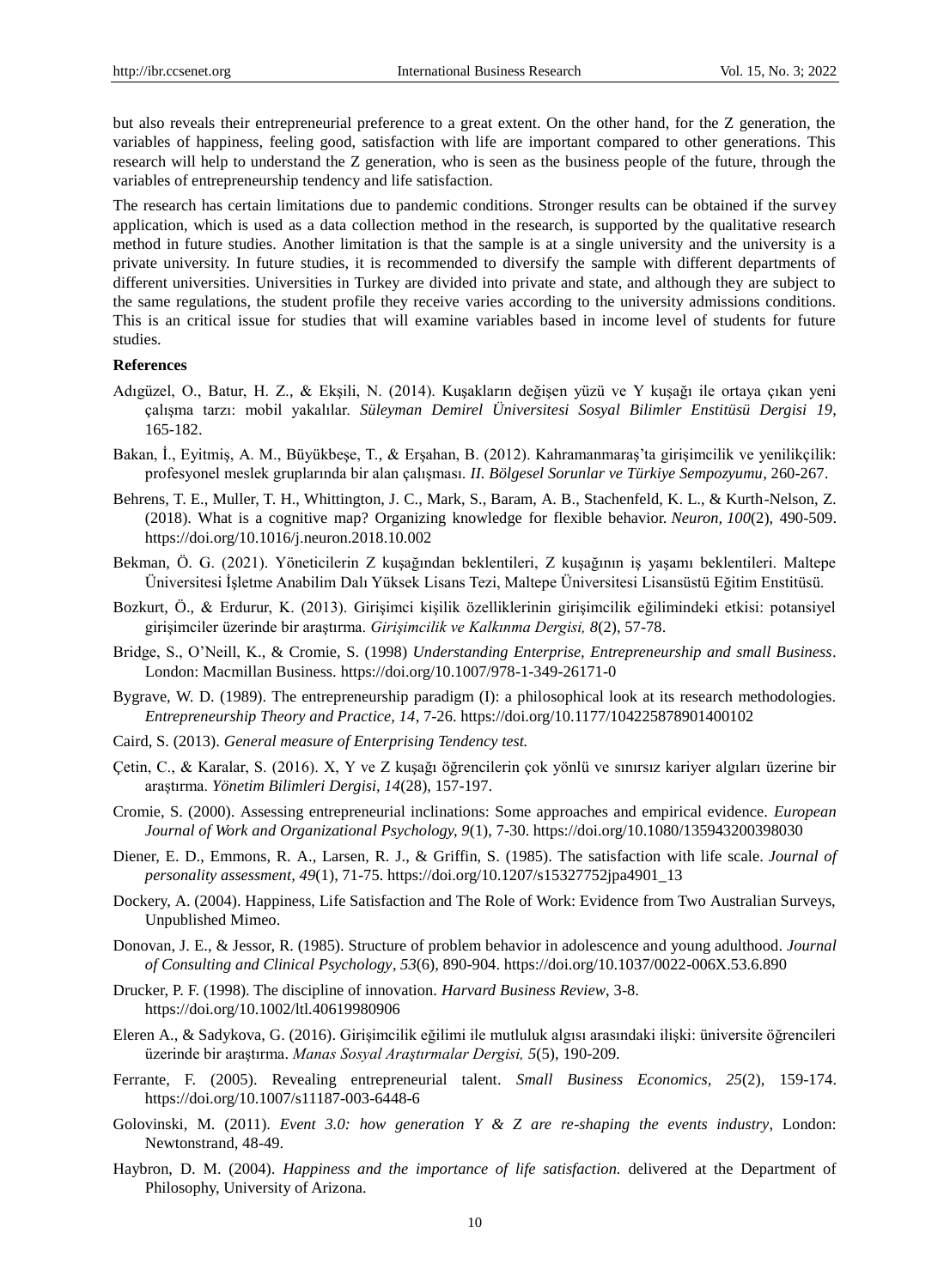- İbicioğlu H., Özdaşlı K., & Alparslan A. M. (2009). Girişimci özellikler ve girişimcilik türü tercihi üzerinde ebeveyn etkisi: Mehmet Akif Ersoy Üniversitesi Araştırması. *Selçuk Üniversitesi Sosyal Bilimler Meslek Yüksek Okulu Dergisi*, *12*(1-2), 521-538.
- Karabulut, T. (2015). Üniversite Öğrencilerinin Girişimcilik Özelliklerini ve Eğilimlerini Belirlemeye Yönelik Bir Araştırma. *Marmara Üniversitesi İktisadi ve İdari Bilimler Dergisi*, *26*(1), 331-356. https://doi.org/10.20979/ueyd.40000
- Kirchmayer, Z., & Fratričová, J. (2020). What motivates generation Z at work? Insights into motivation drivers of business students in Slovakia. *Proceedings of the Innovation management and education excellence through vision*, 6019-6030.
- Kırık, A. M., & Köyüstü, S. (2018). Z kuşağı konusunda yapılmış tezlerin içerik analizi yöntemiyle inclenmesi. *Gümüşhane Üniversitesi İletişim Fakültesi Elektronik Dergisi, 6*(2), 1497-1518. https://doi.org/10.19145/e-gifder.443304
- Koh, C. H. (1996). Testing hypotheses of entrepreneurial characteristics: a study of Hong Kong MBA Students. *Journal of Managerial Psychology, 11*(3), 12-25. https://doi.org/10.1108/02683949610113566
- Lambing, P., & Kuchl, R. C. (2000). *Entrepreneurship* (2nd ed.). Prentince Hall.
- Levenson, R. W., & Gottman, J. M. (1985). Physiological and affective predictors of change in relationship satisfaction. *Journal of Personality and Social Psychology, 49*(1), 85-94. https://doi.org/10.1037/0022-3514.49.1.85
- Levickaite, R. (2010) *Generations X Y Z: how social networks form the concept of the world without borders the case.* lf Lithuania, LIMES.
- Littunen, H. (2000). Entrepreneurship and the characteristics of the entrepreneurial personality. *International Journal of Entrepreneurial Behavior & Research, 6*(6), 295-299. https://doi.org/10.1108/13552550010362741
- Matheny, K. B., Curlette, W. L., Aysan, F., Herrington, A., Gfroerer, C. A., Thompson, D., & Hamarat, E. (2002). Coping resources, perceived stress, and life satisfaction among Turkish and American university students. *International Journal of Stress Management, 9*(2), 81-97. https://doi.org/10.1023/A:1014902719664
- McClelland, D. C. (1961). Entrepreneurial behavior. In D. C. McClelland, The achieving society (pp. 205-258). https://doi.org/10.1037/14359-006
- Mishra, R. K., Sarkar, S., & Singh, P. (Eds.). (2012). Today"s HR for a Sustainable Tomorrow (Vol.1). Allied Publishers.
- Myers, D. G., & Diener, E. (1995). Who is happy? *Psychological Science, 6*(1), 10-16. https://doi.org/10.1111/j.1467-9280.1995.tb00298.x
- Nagy, Á., & Székely, L. (2012). The basis and the structure of the tertiary socialisation field and the "Youth-Affairs" as an autonomous area. *Acta Technologica Dubnicae, 2*(2), 1-18. https://doi.org/10.1515/atd-2015-0055
- Örücü E., Kılıç, R., & Özer, Y. (2007) Üniversite öğrencilerinin girişimcilik eğilimlerinde ailesel faktörlerin etkisi, *Girişimcilik ve Kalkınma Dergisi*, *2*(2), 27-47.
- Özdevecioğlu, M., & Aktaş, A. G. A. (2007). Kariyer bağlılığı, mesleki bağlılık ve örgütsel bağlılığın yaşam tatmini üzerindeki etkisi: İş-aile çatışmasının rolü. *Erciyes Üniversitesi İktisadi ve İdari Bilimler Fakültesi Dergisi*, *28,* 1-20.
- Özgür, G., Babacan G. A., & Durdu, B. (2010). Evde ve yurtta kalan üniversite öğrencilerinde yaşam doyumu. *Psikiyatri Hemşireliği Dergisi, 1*(1), 25-32.
- Pehlivan, A. E., Kilicsal, L., & Kizildag, D. (2019). X ve Y kuşaklarının politik davranış algılarının karşılaştırılması. *Business and Economics Research Journal, 10*(1), 219-232. https://doi.org/10.20409/berj.2019.164
- Prensky, M. (2001). Digital natives, digital immigrants. *On the Horizon, 9*(5). https://doi.org/10.1108/10748120110424816
- Robinson, P. B., Stimpson, D. V., Huefner, J. C., & Hunt, H. K. (1991). An attitude approach to the prediction of entrepreneurship. *Entrepreneurship: Theory and Practice, 15*, 13-31. https://doi.org/10.1177/104225879101500405